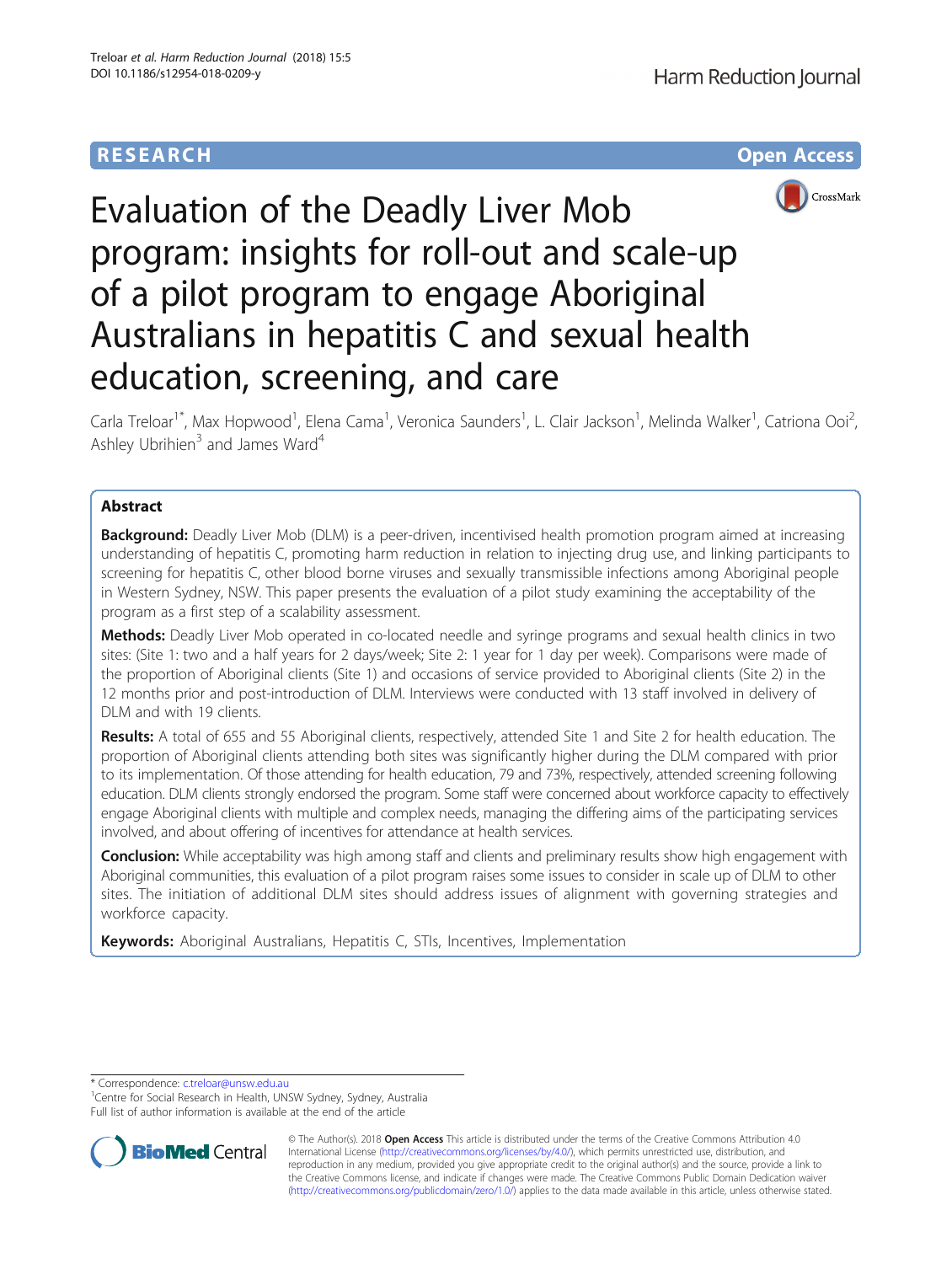## Background

Globally, widespread adoption of interventions found to be effective in research or pilot programs is required to achieve population health impact and effect [\[1\]](#page-10-0). However, appraisal is required to assess the feasibility of scaling up interventions, including analysis of and assessment of workforce capacity, system and infrastructure requirements, and management and monitoring systems [\[2\]](#page-10-0). In research and service delivery with Indigenous populations, research benefit, sustainability, and transferability are key precepts for implementation and are required to avoid disruption of service delivery following closure of research or pilot programs [[3](#page-10-0)]. These issues point to the need for applied research regarding whether and how pilot programs with Indigenous communities can be rolled out to other sites. Deadly Liver Mob (DLM) was a pilot program conducted by mainstream public health services in Western Sydney, Australia, aimed at improving hepatitis C virus (HCV) health promotion, and screening for HCV, HIV, and sexually transmissible infections (STIs) screening among Aboriginal and Torres Strait Islander (hereafter Aboriginal) people. The program was administered in two sites through co-located needle and syringe programs (NSP) and sexual health clinics. This paper reports on exploratory data from a pilot study to examine issues relevant to potential scale-up of this program to additional sites.

Aboriginal Australians comprise approximately 3% of the population and as a group, experience significant disadvantage including life expectancy of approximately 10 years less than non-Aboriginal Australians [\[4](#page-10-0)]. Aboriginal people are over represented in Australian profiles of blood-borne viruses (BBVs) and STIs. As a result Aboriginal people are identified as a priority population for respective national and jurisdictional strategies [\[5](#page-10-0), [6](#page-10-0)]. In Australia, it is estimated that approximately 8–12% of all HCV diagnoses are among Aboriginal people, despite Aboriginal people representing 3% of the total Australian population [\[7\]](#page-10-0). Furthermore, over the last 5 years, a divergence in HIV notifications has also occurred between Aboriginal and non-Indigenous Australians, with the current rate of HIV diagnosis more than double that of non-Indigenous Australians; almost 20% of these diagnoses have occurred as a result of injecting drug use [\[8](#page-10-0)]. In 2015, Chlamydia, gonorrhoea, syphilis, and HCV among Aboriginal people were diagnosed at 4, 30, 5, and 4 times respectively the rates of non-Aboriginal people in Australia [[9\]](#page-10-0). HCV notifications among Aboriginal people have increased 43% over the last 5 years while rates have remained stable in the non-Aboriginal population [[9\]](#page-10-0). The intersection of these infections and associated behaviours (unsafe sex or injecting drugs) with racism can cause significant shame, stigma, and barriers to engagement with health services [\[10\]](#page-10-0).

It is imperative to engage Aboriginal people in a range of health services to reduce harms associated with BBVs and STIs and prevent further infections. Publicly funded sexual health services are key providers of care for HCV and other BBVs and STIs but the overall participation of Aboriginal people in these services is low. Data arising from mainstream sexual health services, general practitioners, and Aboriginal Community Controlled Health Services (ACCHS) across Australia show that only 4% of all clients are Aboriginal despite the significant burden of disease in this population [\[11,](#page-10-0) [12\]](#page-10-0). Engaging Aboriginal people within health services can be challenging, particularly young people and people who inject drugs, and this can be attributed to contemporary and historical issues in health service provision, including stigma [\[13\]](#page-10-0).

Since 2013, the Deadly Liver Mob (DLM) program has been running as a pilot program in one Western Sydney publicly funded, co-located sexual health service and needle and syringe program (NSP), and in a second service in Western Sydney since 2015. The program was conceived to address low attendance at the NSP and sexual health clinic by Aboriginal people in a geographical area with recognized high levels of injecting drug use and low STI screening, and very few episodes of care over the immediate preceding years in the adjacent sexual health clinic, despite being one of the most populous areas for Aboriginal people in Australia.

DLM uses an incentive-based, peer-driven intervention model. This approach is modelled on The Safe Injecting Cwiz (SIC) project which was conducted in Western Sydney in 1998–2002 and targeted people under 25 years of age who injected drugs  $[14]$ . The SIC project was an adaptation of a HIV peer-driven intervention for injecting drug users conducted in the USA [\[15](#page-10-0)–[17\]](#page-10-0), which reached into hidden networks. In DLM, Aboriginal people who inject drugs are invited to an education session with an Aboriginal worker at the NSP after which participants are offered referral to the co-located sexual health service for STI and BBV assessment and screening. The Aboriginal worker accompanies the DLM client to the co-located sexual health service if the client takes up the offer of screening. Sexual health clinic staff manage screening, delivery of results, and provision of treatment (if required) as per standard care.  $[14-17]$  $[14-17]$  $[14-17]$  $[14-17]$  $[14-17]$ 

The peer-driven intervention model offers nominal incentives to encourage participants to attend for education then recruit and educate their peers (referred to as peer referral) for which participants receive an incentive (see Fig. [1](#page-2-0)). People educated in the community by DLM participants then attend the DLM program for consolidation of health messages, receive an "incentive payment," and are then offered screening. The HCV education sessions monitor the quality of peer messages and build on the participants' knowledge while dispelling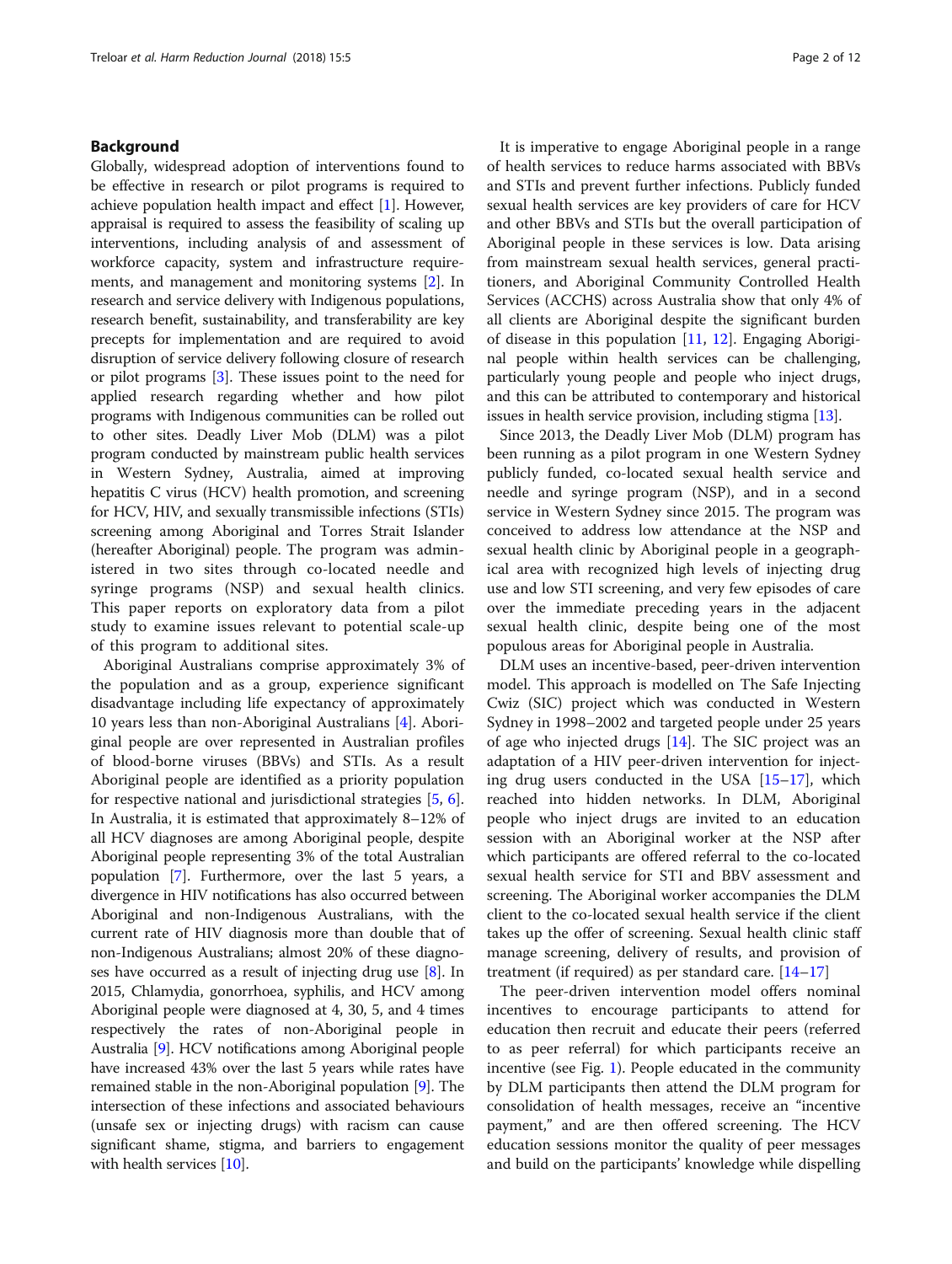<span id="page-2-0"></span>

any myths. An additional incentive is offered for HCV and other BBV and sexual health screening and further incentives are offered for return for results and management, as required.

The DLM education model was developed to meet the needs of the audience and to ensure that messages were culturally appropriate. Aboriginal culture is one of sharing stories (or "yarning") [\[18](#page-10-0)] hence the model of talking to participants about HCV and then asking them to pass on the messages to their peers was seen as a culturally effective approach. The HCV education is guided by visual aids and addresses: (1) What is hepatitis  $C$ ?; (2) How do I get it?; (3) How do I avoid it?; and (4) What can I do if I have it? The education session was designed to be easily understood by participants with low literacy, and to take into account possible negative experiences of education, by remaining non-authoritative and conversational. Although the initial engagement with DLM participants is focussed on HCV education, the program encompasses a broader holistic approach to healthy living [[19](#page-10-0)]. By offering opportunistic screening for HCV, hepatitis B (HBV), HIV, STIs, and providing HBV vaccinations, this population-level approach is designed to reach through family and peer networks and provide a point of entry to other health services.

Aboriginal staff were central to the program design and implementation. A key principle of work with Aboriginal communities is consultation. The development of the DLM program involved consultation with the Aboriginal Programs Advisory Group within the health services and the local ACCHS (which did not offer NSP or specialized sexual health services). It was important that the DLM program and mainstream health services be presented as an additional choice for Aboriginal clients and that consultations with the ACCHS focused on appropriate referral pathways between ACCHS and mainstream services. A key component of the start-up of the DLM program was to invite community Elders to visit the program and experience it even though they may not fall within the target group.

This paper uses data collected as part of an evaluation of the DLM pilot program (in relation to participant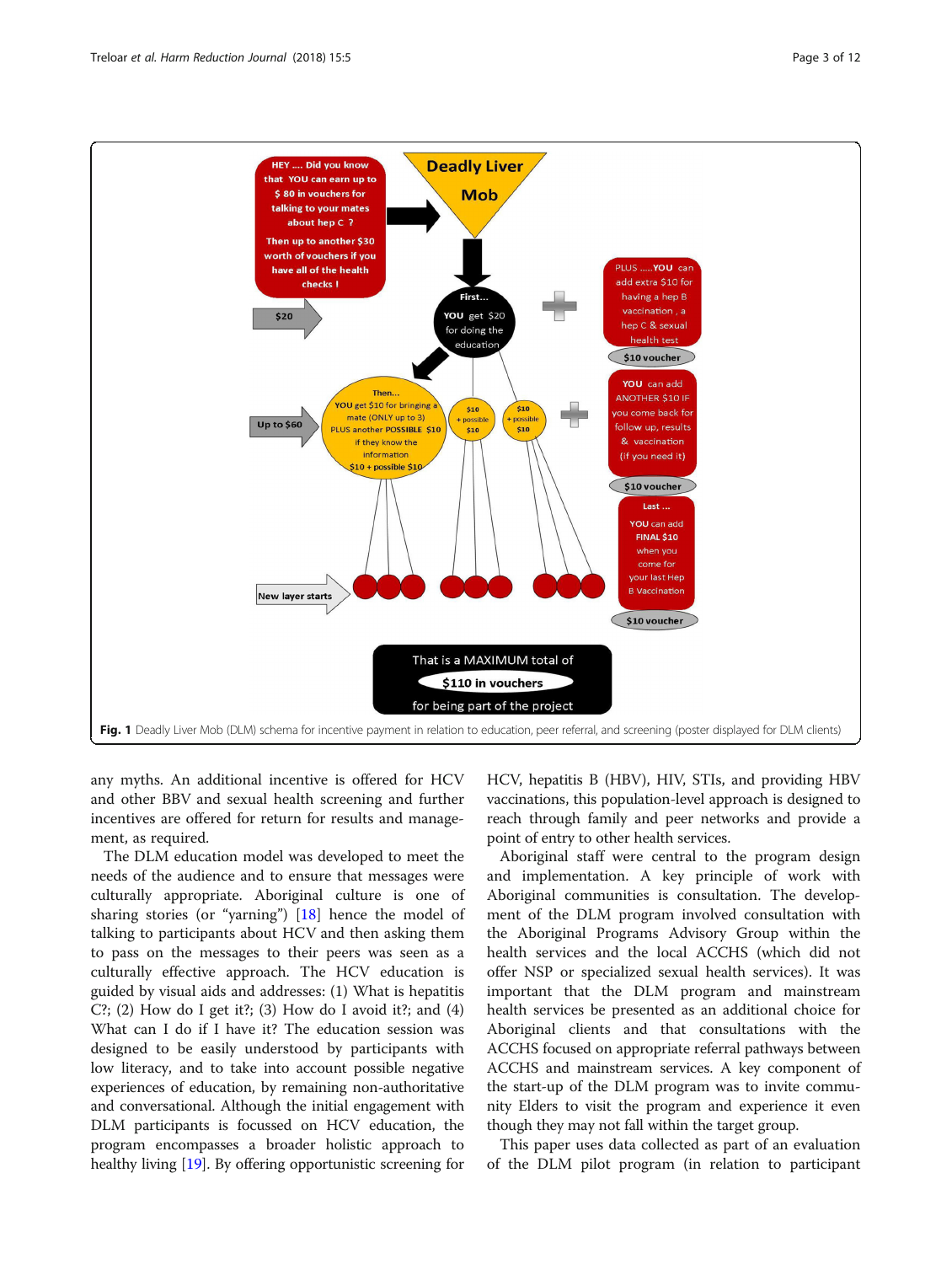attendance in various aspects of the program), and qualitative data from interviews with DLM clients and staff to examine the acceptability of the program as the first step of a scalability assessment (defined as assessing effectiveness potential reach and adoption, alignment with strategic context and acceptability and feasibility) [[2\]](#page-10-0). In particular, we examine the consistency of the intervention with the relevant strategies in HCV and STI program delivery, the resources (organizational, technical, human, and financial) required to deliver the intervention, the acceptability of the intervention to the target group and stakeholders, the potential for adaptability in other settings, and issues of reach and adoption of the intervention.

## **Methods**

Some data have already been presented in relation to preliminary outcomes of the DLM program from one site in the first 12 months of operation [[20\]](#page-10-0). The current analysis extends this by including two sites over a longer period, providing data regarding the cascade of care from education to screening, and exploring the perceptions and experiences of staff and clients in the context of a scalability assessment. The two sites included in this evaluation are geographically located in bordering but separate areas governed by local health authorities. To avoid "double dipping" of the sites into the potential client pool, the sites have maintained strong collaborative relations with identified Aboriginal workers as "front-line" stafffor the DLM education component. This paper focuses on issues of process to inform scale up plans for future sites and ongoing development of implementation plans in existing DLM sites. This evaluation received approval from the human research ethics committees of the appropriate health services (those associated with Site 1 and Site 2) and the Aboriginal Health and Medical Research Council of NSW.

#### Quantitative data

The DLM program operated 2 days per week at Site 1 from 29 April 2013 (2.5 years data available), and 1 day per week at Site 2 from 12 February 2015 (1-year data available). De-identified data on clients participating in the DLM program were obtained. Data included date of initial attendance, demographic characteristics (age, gender, suburb of residence), risk factors (injecting drug use), recruitment of others to the program (peer referral), and "cascade of care" progression (e.g., health education, screening, returned for results, treatment), as identified from incentive payment amounts. The overall numbers of Aboriginal and non-Aboriginal clients attending Site 1 sexual health clinic and numbers of occasions of service provided to Aboriginal and non-Aboriginal clients at Site 2 sexual health clinic were also obtained.

Comparisons of the proportion of Aboriginal clients (Site 1) and occasions of service provided to Aboriginal clients (Site 2) in the 12 months prior and 12 months post introduction of the DLM program were conducted using chi-square tests.

#### Qualitative analysis

During 2015 and 2016, semi-structured telephone interviews were used to explore the perceptions and experiences of the DLM program among two key stakeholder groups: (i) health staff (including Aboriginal and non-Aboriginal workers); (ii) Aboriginal DLM participants. Staff were informed of the program evaluation and asked via their professional networks to volunteer for an interview. Interested participants approached a researcher not involved in the running of the DLM program and a time was scheduled for a telephone interview. Aboriginal participants were informed about interviews by the DLM program workers and referred on to a researcher if they were interested in participating. Due to the length of time that had passed between the beginning of the DLM program in Site 1 and the time of the evaluation, many DLM clients could not be reached by the program workers for invitation to an interview. The workers therefore invited clients who had current contact details or who were still engaged with the site.

A total of 13 interviews of around 45-min duration each were conducted via telephone with staff involved in the pilot program at these two sites. This sample included the majority of staff engaged with delivery of the DLM program. In addition, a total of 19 semistructured interviews of around 15–30-min duration were conducted via telephone with Aboriginal clients of the DLM program (10 clients from Site 1 and 9 clients from Site 2). The sample size was sufficient to capture the complexity of program implementation across the two sites. Interviews with staff were conducted by a non-Aboriginal researcher (CT) and focused on: responses from Aboriginal communities and services regarding the program; how the DLM program operated within existing structures; strategies workers used to identify and solve issues; how the DLM program has been/could be embedded in routine policy and practice; and any unanticipated impacts of the program. Interviews with DLM clients were conducted by an Aboriginal researcher (VS) and explored the breadth and relevance of HCV and BBV prevention information, and clients' level of comfort when attending the program sites.

All interviews were audio-recorded and transcribed verbatim. A thematic analysis [\[21\]](#page-10-0) was conducted by two experienced qualitative researchers (CT, MH) and an Aboriginal research assistant (MW). All authors reviewed the preliminary findings. Findings of the qualitative evaluation of the DLM pilot program report the perceptions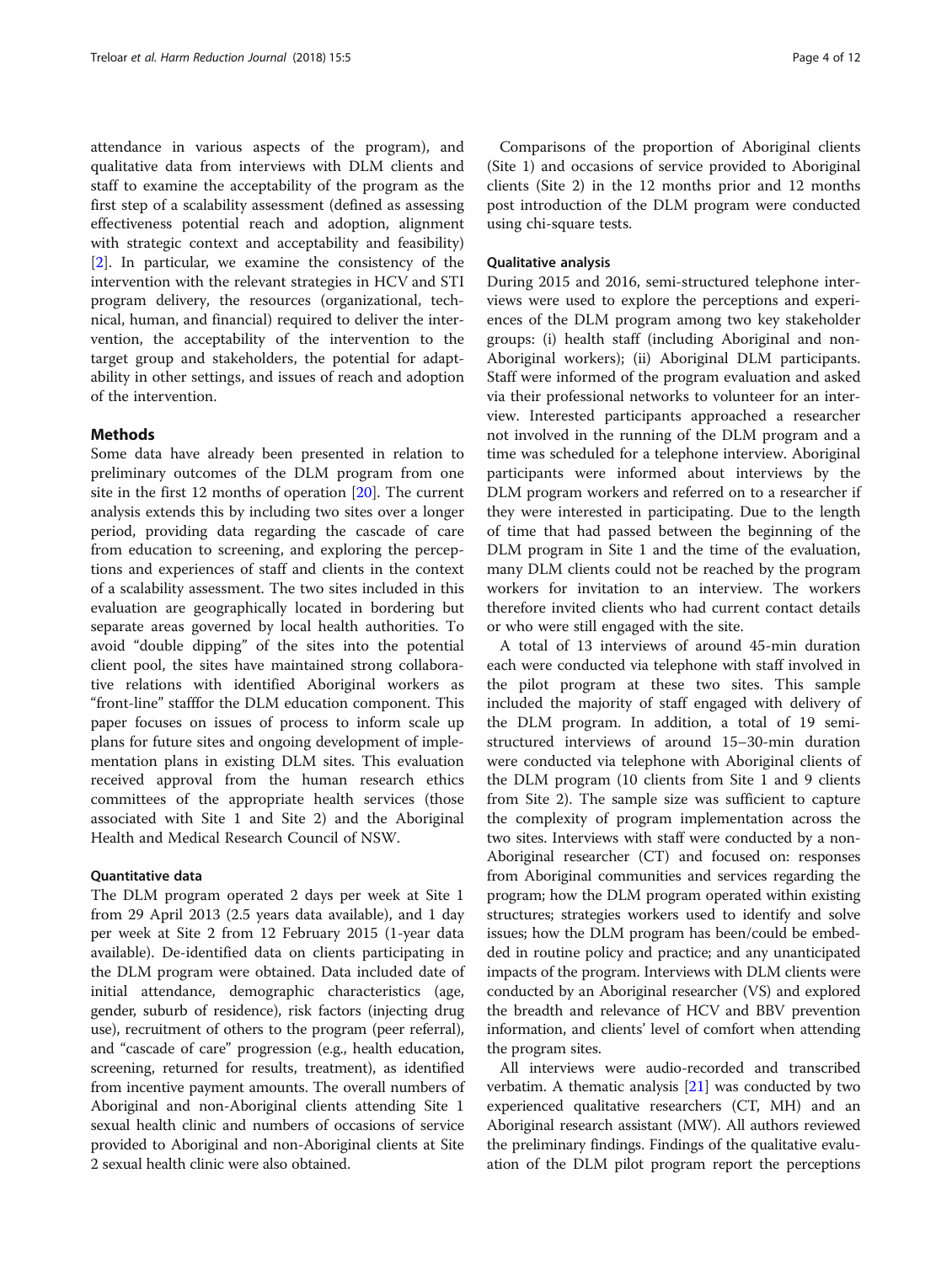and experiences of staff members such as sexual health physicians, health education officers, Aboriginal peerworkers, NSP workers/educators, nurses, and clinical nurse consultants, as well as the experiences and perceptions of clients of the DLM program. A key aspect to inform implementation of interventions is to define the "active ingredients" which need to be applied with careful fidelity and those which can be modified to meet local needs and opportunities [[22](#page-11-0)]. Further, a rich description of context is also required to enable implementation plans. The program logic that underpinned DLM identified Aboriginal staff and use of incentives as "active ingredients". Thematic analysis of these data examined the assumptions of the program logic and the key active ingredients as well as exploring issues of context relevant to inform implementation plans.

#### Results

#### Quantitative data

A total of 677 and 55 Aboriginal clients attended Site 1 and Site 2 for health education, respectively. Demographic characteristics of DLM clients attending both services are presented in Table 1.

Figure [2](#page-5-0) shows the "cascade of care" progression for DLM clients at both sites. Of those attending Site 1 for health education, 79% went on to attend screening, of which 50% returned to receive test results. Of those attending Site 2 for health education, 73% went on to attend screening, of which 48% returned for test results.

The overall proportions of Aboriginal clients attending sexual health clinics for Site 1 and occasions of service provided to Aboriginal clients for Site 2 are presented in Fig. [3.](#page-5-0) For Site 1, the greatest proportion of unique clients

Table 1 Demographic characteristics of DLM clients

|                                                  | Site 1 ( $n = 677$ )<br>April 2013-Oct 2015<br>N ( %) | Site 2 ( $n = 55$ )<br>Feb 2015-Feb 2016<br>N(% ) |
|--------------------------------------------------|-------------------------------------------------------|---------------------------------------------------|
| Age M (SD), range                                | 33.45 (11.87), 14-91                                  | 38.62 (12.11), 18-64                              |
| Gender                                           |                                                       |                                                   |
| Male                                             | 320 (47)                                              | 33 (60)                                           |
| Female                                           | 357 (53)                                              | 22 (40)                                           |
| Area of residence                                |                                                       |                                                   |
| Site 1 area                                      | 463 (68)                                              | 10(18)                                            |
| Site 2 area                                      | 85 (13)                                               | 41 (75)                                           |
| Out of area                                      | 99 (15)                                               | 4(7)                                              |
| Not recorded/unknown                             | 30(4)                                                 |                                                   |
| Injecting drug use*                              | 196 (29)                                              | 15 (27)                                           |
| Recruited other people to<br>DLM (peer referral) | 180 (27)                                              | 9(16)                                             |

\*History of injecting drug use was not a routine screening question. This information was gathered either through recognition of a DLM participant as an NSP client or through conversation

attending the clinic (i.e., not repeat attenders) was 52% in the first year of the DLM program (April 2013 to April 2014). Between April 2011 and April 2015, the proportion of Aboriginal clients attending the clinic increased significantly from 11 to 52%  $(p < 0.001)$ . This number dropped to 31% in 2016 or year 3 ( $p < 0.001$ ). For Site 2, the proportion of occasions of service provided to Aboriginal clients between 2013 and 2015 (the DLM program was introduced in 2015) increased from 5.9 to  $8.4\%$  ( $p < 0.001$ ).

#### Qualitative data

DLM was typically well supported by staff and client participants. The DLM program logic identified that involvement of Aboriginal workers was central to the design. The qualitative data supported this assumption but provided a broader lens with which to understand this element of the program design and potential impacts of DLM. The main theme identified in these data was stigma: how stigma related to Aboriginality, HCV, and injecting drug use acts as a barrier to Aboriginal people's engagement with information and health care services; and, how engagement increased when health-related stigma was minimised via attendance at the DLM pilot program. The qualitative data also supported the assumption that provision of incentives was a key ingredient. However, there were some strong and negative opinions, particularly from staff participants, which would be important to address in scale up plans. For DLM, key elements of context in these two sites were the capacity of the workforce and issues relating to the management of DLM especially in relation to navigating priorities across NSP and sexual health service delivery sectors.

## A stigma-free health care and education program led by Aboriginal workers

Analysis of interview data highlighted the constraints that stigma places upon Aboriginal people's access to health care services, and conversely, how Aboriginal people readily attend services where they do not feel negatively judged. The DLM pilot program was led by Aboriginal workers and provided an innovative model of a one-stop-shop, walk-in clinic for HCV education and harm reduction, BBV and STI screening and care that circumvented the stigma and discrimination experienced by DLM participants (many of whom inject drugs and/ or live with HCV). Data from staff and clients demonstrated that a stigma-free, client-centred model of health care and education can significantly increase Aboriginal people's access to and engagement with health-related services. Aboriginal staff of the DLM program were identified as key to ameliorating the potential impact of stigma in mainstream health services.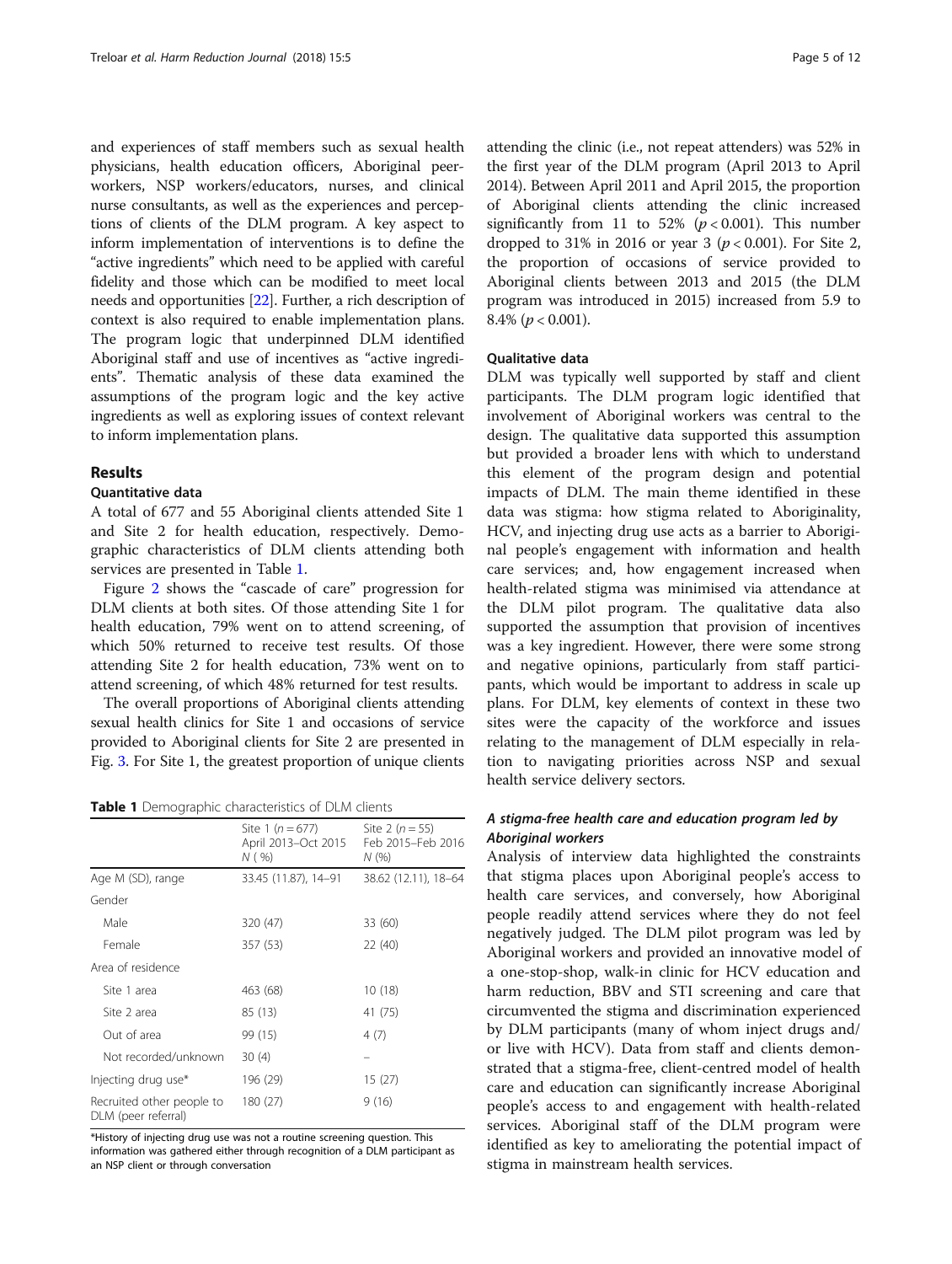<span id="page-5-0"></span>

'[I]t's just nice to have someone on your level that is sort of – I don't mean to be racist or anything like that, but this is not a white person who talks there with professional talk you know. The people there will have a yarn with you and sort of understand of where you are coming from.' (Client, Site 2, #6)

'[I]t's very difficult for them to speak to somebody about it in a non-judgmental way, so they often live in silence in relation to their hepatitis C.' (Staff #5)

'I think it took off quicker than we imagined … from the kick start, we tapped into a couple of great networks very early and [the Deadly Liver Mob program] was novel and different and everyone was on a high, so our workers were particularly enthusiastic, as were we, and we could not have

anticipated the uptake … and we're still way in front if you look at the sexual health screening numbers, miles in front of where they were prior…' (Staff #12)

The DLM pilot program's education and health services were delivered in a friendly, culturally sensitive, non-judgemental environment, which made clients feel comfortable and was described as increasing the likelihood they would return to the service at a later date. In particular, the DLM program was seen as a gateway to sexual health awareness and engagement for younger Aboriginal clients.

'And the people are so nice here, they make you feel – like if you're wrong about something, they don't make you feel stupid, which is what a lot of Indigenous people would have a problem with, because of education and that. I had problems with learning and that, but they don't make you feel silly here. You feel

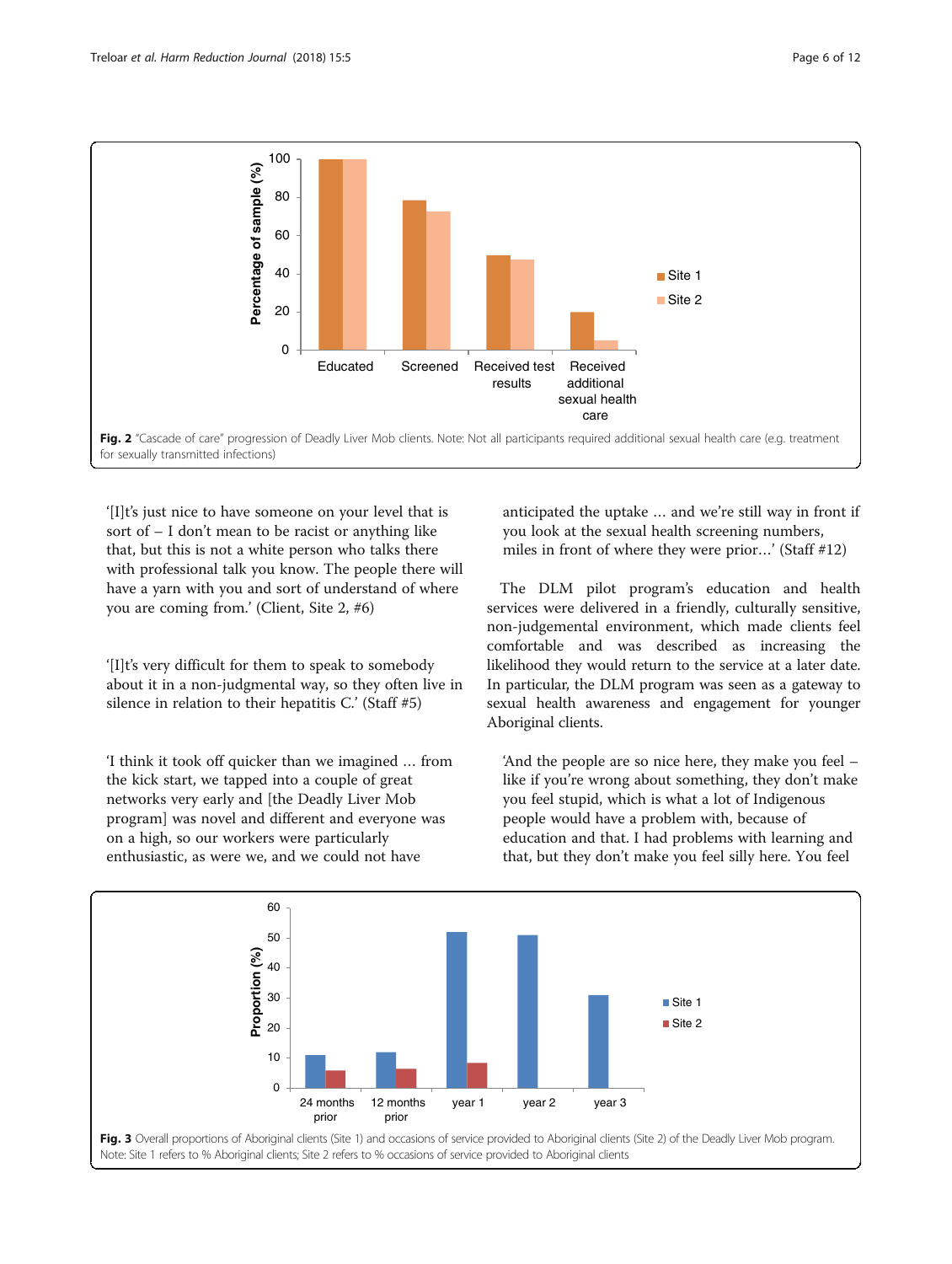like you're equal. They explain it to you in the way that you understand.' (Client, Site 1, #4)

'I think that sexual health has such a stigma in that community … I think DLM was able to legitimize [Aboriginal] people getting a sexual health check-up, because I think to actually walk into a sexual health clinic, you are seen to be doing the wrong thing. "Why are you doing that for", you know? Where it's attached to some other type of care, or like getting some education … it may assist you to be empowered in other parts of your life and … you know [be seen to be] taking care of yourself …' (Staff #7)

Overwhelmingly, staff gave a positive appraisal of the DLM pilot program and this was supported by statements from the clients. A large number of Aboriginal clients had been exposed, often for the first time, to health promotion education and BBV/STI screening. The co-location of NSP and sexual health services was said to have substantially improved Aboriginal clients' access to information about HCV and safer injecting, BBV and STI screening, and referral for HCV treatment.

'I've actually found out I can get rid of it [hepatitis C] and I'm going to try and start treatment, yes.' (Client, Site 1, #11)

'I thought it was absolutely amazing, because I knew nothing about what they were talking about and I was very informed. I liked it.' (Client, Site 2, #5)

'I thought it was good you know raising awareness of you know hepatitis and you know just harm minimisation and stuff like that you know. I thought it was good information.' (Client, Site 2, #8)

#### Incentives

The provision of incentives was a key component of DLM but is not standard practice in health care delivery in Australia. Some staff expressed strong opinions about the use of incentives and questioned the ways in which these were used within DLM, potentially as "bribes" for attendance at a health service which clashed with the ethos of some staff participants. Some operational issues with vouchers were also raised including that storing and activating vouchers was sometimes difficult and required the development of a security process. On the other hand, the incentives were seen to play an important role in attracting clients to the pilot program and for

opening discussions about sexually transmissible infections, safer injecting, HCV, and its treatment.

'It's not about the money. It's about helping the Aboriginal community in my opinion. I mean, I wanted to come in here and just get better educated on it all and it's been a great experience in my opinion.' (Client, Site 1, #5)

Yeah, it's a funny thing. I'm fairly – I personally don't agree with [giving incentives], but as far as this group goes, I see that it can be a positive thing, so I don't know. I'm happy to go with whatever. (Staff #10)

I keep on wondering like everybody else, would [the program] work or not, because I for one was not a big fan of incentives. I thought it was not the way to go, because it was just bribing people … but then again after it started and then it just took off, I thought, "Yes this is the way to go". (Staff  $#9$ )

'[I]t seemed that the benefits [of the pilot program] out-weighed the cost, and the cost was not big. You know, think about the money we've paid [for incentives] compared to the cost of treating someone if they went into hep C treatment … it feels like a no brainer … but I think for [Aboriginal] people, I think that they've got so many other things to contend with' (Staff #12)

#### Workforce capacity

Staffing composition was said to be important for the success of a scaled-up program. Specifically, it was recommended that workers should comprise a mix of Aboriginal and non-Aboriginal people. Staff were often exposed to clients' disadvantage and trauma, putting workers at risk of burn-out. The mental and physical health of workers requires monitoring and supporting through debriefing programs and ongoing primary care. The work place in which DLM operates requires mandatory training in Aboriginal cultural awareness. In addition to this, participants suggested that non-Aboriginal staff should be required to attend a pre-employment, awareness raising program to familiarize workers with the social disadvantage faced by Aboriginal communities and the impact that disadvantage has on clients' health.

'And you know you can't help but be touched by the stories and even though I'm experienced in this area I would still feel, at the end of some days, I would just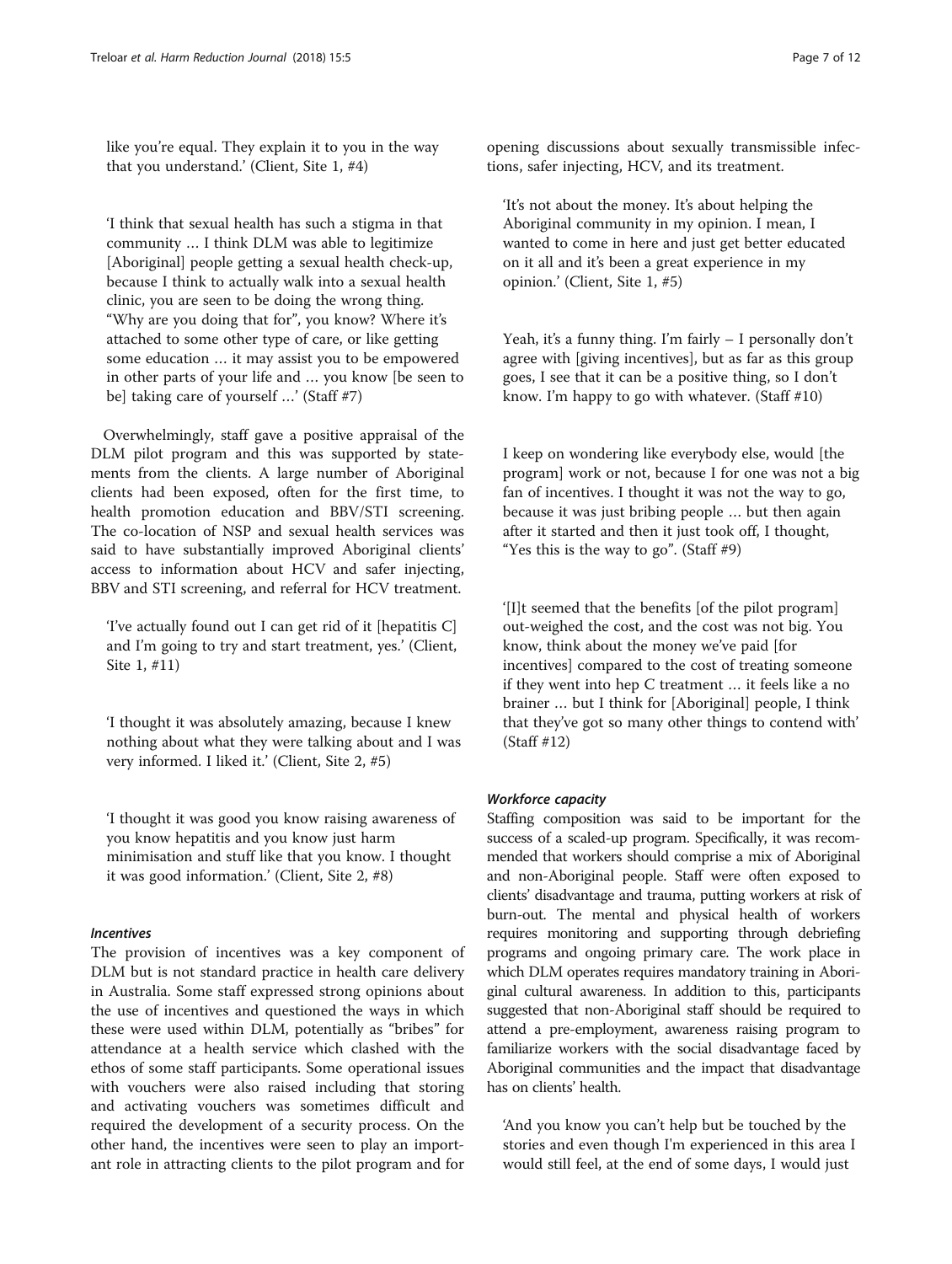feel wiped out and not from the physical workload it's the emotional side of it and hearing the stories and the level of disadvantage and the sadness in people's lives and … the things that have gone on in their lives, and it just makes you realize even more you know, walk a mile in my shoes before you, you can never judge people can you?' (Staff #8)

Aboriginal workers helped to recruit clients, greeted clients at reception, conducted the education interventions, provided information and advice to clients, and assisted with follow-up contact and care. Aboriginal workers reinforced an understanding among clients that this was a program administered by Aboriginal people, for Aboriginal people, with information and services relevant to Aboriginal communities. Aboriginal workers were particularly effective at establishing rapport with clients during the pilot program, and they facilitated the building of strong, trusting connections with local Aboriginal communities, which should be a prerequisite for establishing a scaled-up program. Aboriginal communities have diverse cultural conventions, for example, around making eye-contact, so Aboriginal workers are required to consult with communities about their specific needs.

'[The staff] are on your level, they talk to you on your level and they don't make you feel uncomfortable or they don't get you impatient, you know what I mean? They don't keep you there … they are very fast and very dedicated to their work, which is good.' (Client, Site 2, #6)

'I think it's important to talk to the Elders in people's area to find out what the culture is, whether it's urbanized, whether it's traditional … to understand what marks of respect and culturally appropriate steps to take with that client group.' (Staff #6)

#### Management strategy

Strategies that were thought to increase program adoption and maximise program reach into Aboriginal communities were identified. Several practical suggestions for scale-up included the need for a steering committee and a coordinator to oversee the running of the program and to ensure that the DLM program has optimal impact by providing the full range of services. NSPs and sexual health services, although there may be some strategic and operational areas of common interest, are usually discrete entities within the Australian health care system, with different strategic priorities, workforce, operational policies, procedures, and clientele, so it is necessary to develop strategic approaches to managing and promoting innovative co-located services within Aboriginal communities. For example, as a result of logistical barriers and budget restrictions, one sexual health service operating in the DLM pilot program did not provide the full range of tests required to diagnose chronic HCV infection.

Careful planning and consideration is required to identify geographic areas where there is strong Aboriginal community connections in order to maximise program adoption and reach. The pilot program evaluation indicated that it is useful to locate DLM programs close to where Aboriginal people meet to minimise the effort required for participants to attend DLM and to make it easier for DLM workers to build relationships with the community. Similarly, ongoing community consultation with Aboriginal organisations, such as ACCHS, was recommended as an important management strategy to ensure continuing smooth operation of the program.

'[W]e started off with the optimal kind of site there at [western suburb], we were close to, across the road from the major shopping centre, right next to the transport hub, near the methadone clinic, not far from the drug and alcohol services, right next door to the sexual health service and right in a very, very high density Aboriginal population sort of heartland, so you know, we had a great combination of factors there in setting up and we had some really good community, some great community relationships there.' (Staff #13)

A walk-in, one-stop shop model of care, with flexible appointments, short wait times, and child-friendly waiting areas was described as the most effective model for increasing community adoption and the reach of a scaled-up program. In regard to the make-up of DLM services, ideally, these were thought to include primary health care, HCV PCR testing, HIV and HBV antibody testing, liver disease assessment, access to HCV treatment using the direct acting antivirals (DAAs), pap smear, and a variety of sexual health tests. In the era of DAAs and efforts to increase HCV treatment uptake, a scaled-up DLM program has the potential to give clients direct access to effective HCV treatment. Finally, clients' low literacy levels need to be considered in the design of the resources they receive in their DLM package and staff should be prepared to assist clients with low literacy to fill out paper work.

'… I think a one stop shop [is the best model], so have the social worker in there, have the sexual health all in the one spot if you can possibly have it … because traditionally … people go to NSP's, go to methadone clinics, they don't travel very far if it's not within that service. Getting them to go to a [mainstream health] service is a lot more difficult.' (Staff #11)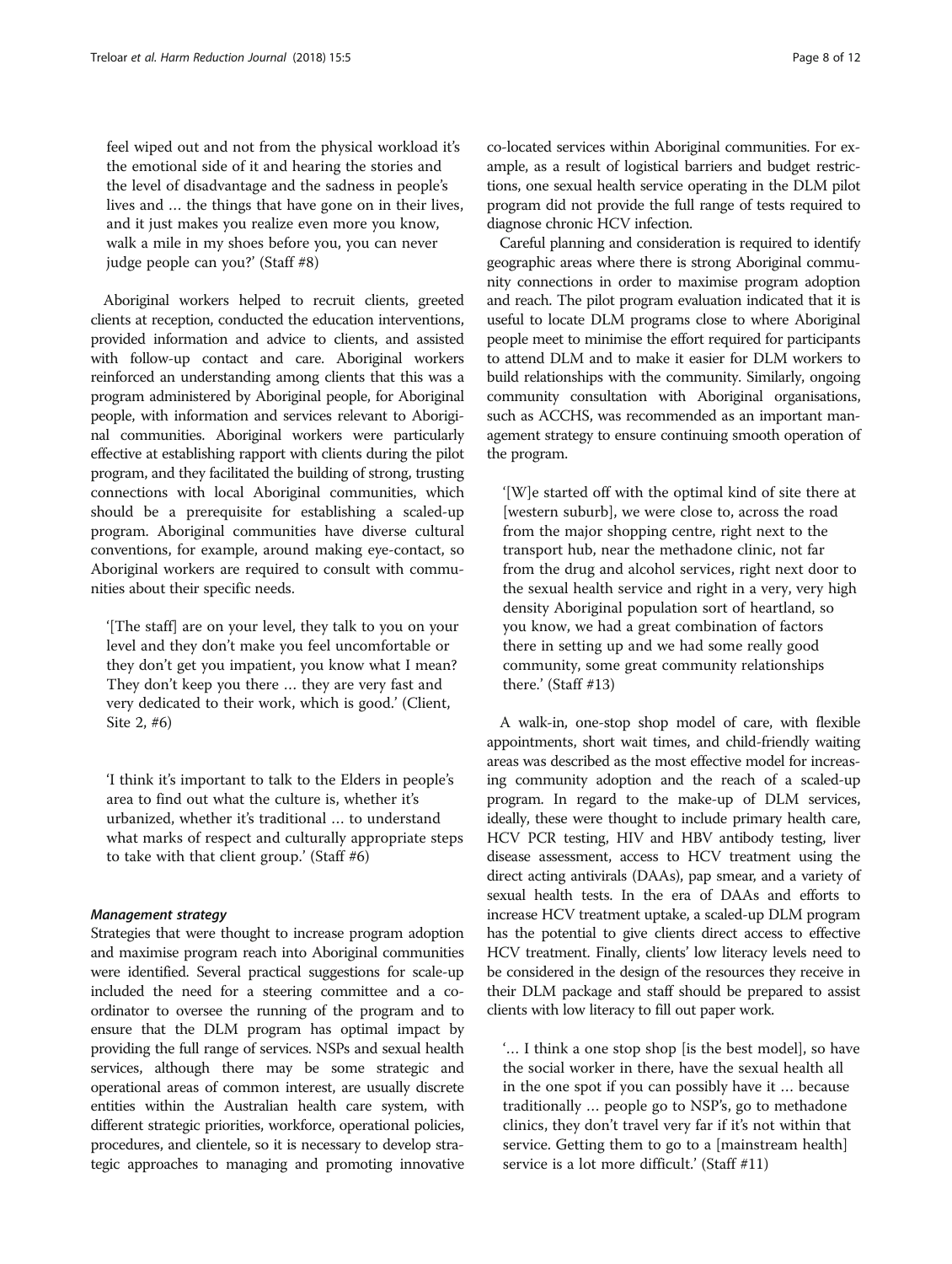### **Discussion**

This evaluation presents evidence to consider in the broader implementation, or scale-up, of the DLM program. Significant numbers of Aboriginal people were engaged in the program, acceptability of the program was high among staff, and clients and additional resources required to deliver the program (relating to incentive payments) were modest. Some issues should be clarified in development of an implementation plan: the relationship of DLM with the relevant strategies for HCV and STIs, better support for the workforce to understand the role of incentive payments, additional resources to induct and support workers, and methods to "manage up" in explaining the impact and role of DLM over time.

One purpose of conducting assessments of scalability is to examine the influence of strategy, policy, and operational issues [\[23](#page-11-0)]. The combination of HCV and sexual health/STI activities within DLM posed issues in relation to strategic concerns. The NSW HIV [\[24](#page-11-0)], Hepatitis C [\[25](#page-11-0)], and STI [\[26\]](#page-11-0) strategies are not completely complementary or aligned with the DLM activities. That is, although Aboriginal people are a priority population for these strategies, the STI strategy does not include reference to HCV. Sexual health services are acknowledged in the hepatitis C strategy as sites of assessment and care. However, sexual health services are one of many types of services included and there is no further elaboration on models of care or strategic referral pathways for HCV care in sexual health services. This can create situations in which HCV screening is not 'core-business' of sexual health services participating in DLM programs. For example, staff may not be familiar with issues experienced by people who inject drugs and the full range of tests required for HCV may not be provided, or within the budget of, sexual health services as was apparent in one DLM pilot site. Hence, the set-up of future programs should carefully investigate this issue and develop protocols to allow the "one stop shop" approach that is at the heart of the DLM program to provide full HCV screening and HCV treatment in sexual health clinics.

This slight strategic misalignment also has implications for characterising the DLM target group. Although DLM is framed around engagement of people with, or at risk of, HCV (who may be of any age), sexual health services see people under 35 years as their key target group. There is arguably a third target group for DLM: Aboriginal community members, irrespective of risk factor history or demographics. This third group is important for disseminating information about HCV and reducing stigma associated with it, and in generating community understanding, acceptance, and encouraging participation in DLM. It is recommended that the DLM sites set clear and appropriate goals regarding the extent to which they will engage with the target groups in each component of the program. For example, all Aboriginal community members who seek education will be accommodated at all stages of the program, regardless of history of injecting drug use; all Aboriginal community members agreeing to sexual health screening will be accommodated within the first period of the program (to be determined) to build trust, rapport, and understanding with community and community leaders; after this period, sexual health screening will be targeted to people 35 years and under who are sexually active; and, Aboriginal people who inject (or have injected) drugs remain the priority target population throughout. It is important that the inclusion of other groups does not exclude or dissuade the involvement of the priority group.

Financial incentives are increasingly recognized as valid strategies for encouraging the uptake of public health measures. Although financial incentives for community members to improve health-related behaviours have had a limited role in the Australian setting, they have been widely used internationally, particularly in lower and middle income countries [\[27,](#page-11-0) [28](#page-11-0)], have been demonstrated to be an effective means of changing behaviours and increasing uptake of interventions [[29](#page-11-0), [30\]](#page-11-0) and have been discussed as an "ethical" public health approach  $[31]$ . In the area of sexual health, financial incentives have been shown to increase testing rates for both HIV and Chlamydia [\[32](#page-11-0)–[34\]](#page-11-0) among people at higher risk. A model for Aboriginal sexual health in Australia has been established by the Young Persons Check, which has been conducted annually by external clinical teams visiting for a short period of time in a number of communities in Cape York and offering a \$20 phone voucher to young people who agree to have an STI test. The program has achieved testing coverage in the range 65–80%, sustained over 3 years [[35\]](#page-11-0).

In DLM, incentives played a clear role in encouraging decisions to participate. Given the mistrust of mainstream health services that can underpin Aboriginal Australians' decisions about health care engagement, the provision of an incentive was also a clear signal that the program could offer something of tangible benefit to Aboriginal people. Understanding the perspectives of the Aboriginal community and the evidence-base regarding incentive payments should be key elements of staff training regarding the incentive-based nature of the DLM program.

Ways in which DLM staff could be supported were apparent from these data and included, in addition to any Aboriginal cultural sensitivity training offered by the workplace, the need for staff members to understand the role that social disadvantage plays in clients' lives and how disadvantage affects clients' health [\[36](#page-11-0)]. It was also recommended that staff have an extensive knowledge of injecting drug use, HCV infection, sexual health, treatments,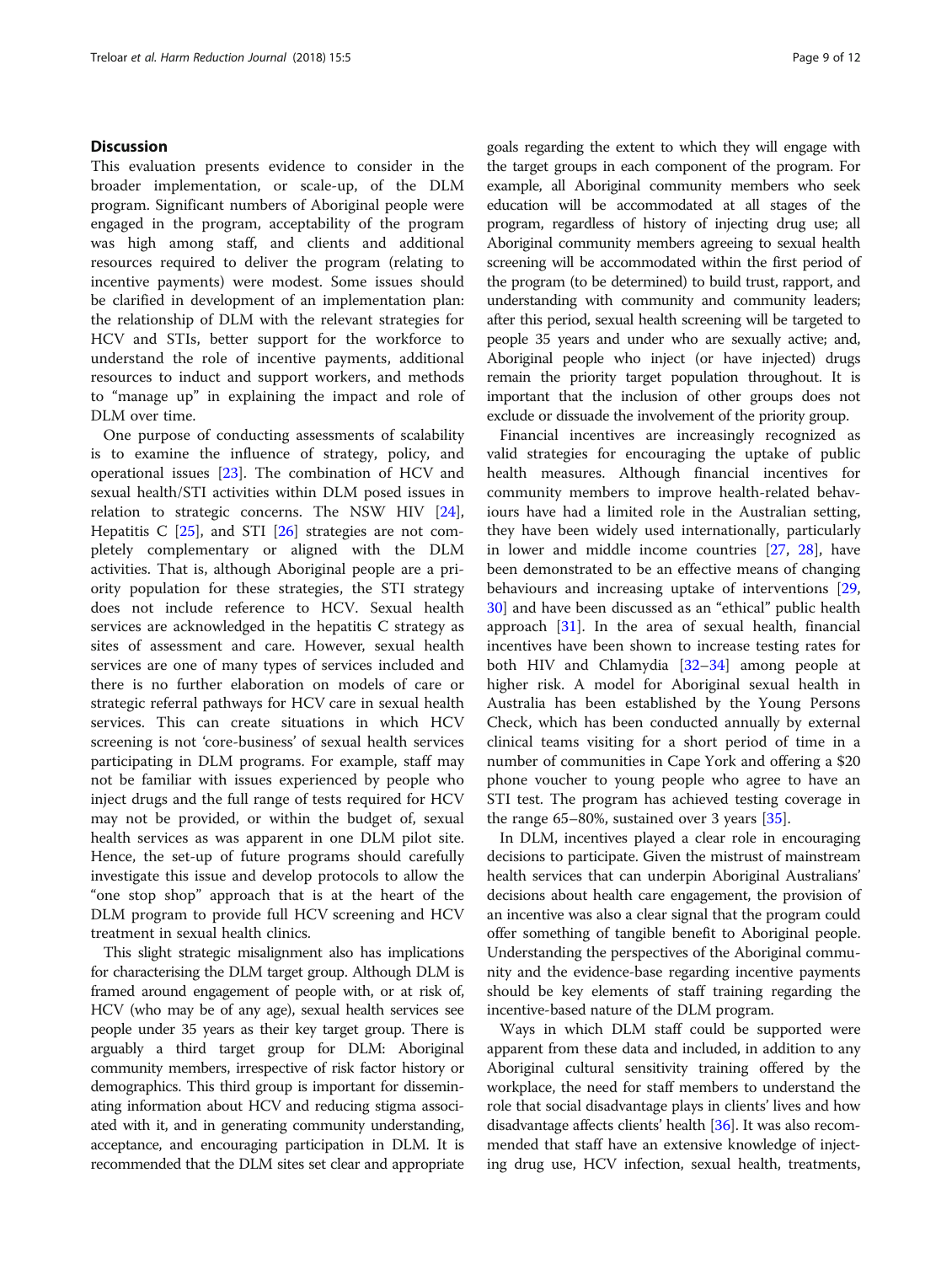and other health issues. Due to the emotionally challenging work at DLM programs, debriefing for staff members, particularly Aboriginal workers, is required.

The data from participant attendance draws attention to the need to ensure that all stakeholders understand what constitutes success in the DLM program. These data show very significant increases in attendance of Aboriginal people in the first year of Site 1. Attendance remains high, but lower, in the subsequent years of DLM. DLM sites need to ensure that funders and health managers understand patterns of DLM attendance and have appropriate expectations of community engagement and activity. For example, rates of attendance at DLM may decline over time, but remain significantly higher in relation to baseline. This pattern is expected and appropriate as saturation is reached within the community surrounding the DLM site. Hence, establishment of an appropriate and rigorous baseline measurement is essential.

There are limitations in the data collected during this pilot study which effect the generalizability and transferability of findings to other contexts. In particular, the staff interview data was relatively richer than the narratives provided by DLM client participants. This could be due to varying education levels (as alluded to by participant #4) and issues of stigma and power (Aboriginal people having relatively fewer opportunities to express their opinion). Further, there were challenges faced by the DLM program workers in inviting Aboriginal clients to participate in interviews, due to outdated contact details. The interview sample of Aboriginal clients is therefore limited to those who had not changed their contact details or who were still connected to the site, thus may be considered more engaged with the service. The findings are drawn from an exploratory analysis of a pilot program and as such the qualitative data are limited to a descriptive analysis of top-level themes. Despite this, these themes highlight and illustrate the major barriers and facilitators to engagement with the DLM program. These findings, while limited, are important to acknowledge when planning future studies of Aboriginal health care engagement, both in regard to the DLM program, and more generally, and when considering the scale-up and roll out of this innovative model of care for Aboriginal people.

Finally, the larger context of this program needs to be considered in the central role of a stigmatized community as well as stigmatised and illegal practices. It was an important aim of this program that DLM did not perpetuate stigma and worked to reduce stigma against Aboriginal people who inject drugs and who live with HCV. Aboriginal people who inject drugs are among the most stigmatised population groups in Australia, and their unequal status often becomes evident when they access health services [[10](#page-10-0), [37,](#page-11-0) [38\]](#page-11-0). The socio-cultural, economic, and political

values that underpin mainstream health services, such as the expectation of compliant health-consumer behaviour (e.g., attending appointments on time, returning for test results), can be difficult to navigate given the social and economic challenges that many Aboriginal people experience, such as concurrent family violence, addiction, chronic illness, homelessness, and poverty [\[39](#page-11-0)]. Stigmatization is a social process that produces, perpetuates, and legitimizes social inequality [\[40](#page-11-0), [41](#page-11-0)]. Aboriginal people who inject drugs may be labelled by health workers and others as an infectious risk, mentally unstable, untrustworthy and, importantly, someone who caused their own ill health and therefore are less (or not) deserving of care [\[42,](#page-11-0) [43](#page-11-0)]. Social inequality has material as well as psychological effects on stigmatized individuals and groups; on the one hand, the stigmatizing process leads to an internalizing of shame and on the other hand it creates a barrier to patients' future en-gagement with mainstream health services [\[44\]](#page-11-0). That the DLM program was strongly endorsed by clients as nonstigmatizing, and that they could nominate a number of benefits to the program, underlines the importance of measures that reduce the experience of fear of stigma for Aboriginal DLM clients as key ingredients of the program to maintain in future implementation.

#### Conclusion

Delivering effective and acceptable care for Aboriginal people in Australia is a challenge in all areas of health. This challenge becomes more complicated when sensitive and stigmatized issues of sexual practice and injecting drug use are implicated in the health conditions of interest. While ACCHS remain the cornerstone of delivery of primary care for Aboriginal people, publicly-funded "mainstream" services have a key role to play for BBV and STIs given their specialist services and as an alternative option for service access among this population. However, the capacity of publicly funded services to engage Aboriginal people has been limited over many years, with very low rates of participation in these services. How to effectively engage Aboriginal people remains a complex question that requires an effective and engaged partnership of policy makers, researchers, service managers, and front-line workers to address. The DLM program shows promise in this regard, and the potential impact of this program should be examined when implemented carefully, and at scale.

#### Abbreviations

DLM: Deadly Liver Mob; HCV: Hepatitis C virus; NSW: New South Wales; STIs: Sexually transmissible infections

#### Acknowledgements

Thank you to staff and clients of the participating services for their involvement and assistance. We would like to especially acknowledge the Aboriginal people involved in the design and delivery of the Deadly Liver Mob program – Kerri-Anne Smith and David Webb, The Deadly Liver Mob program was conceived and developed by Felicity Sheaves and Louise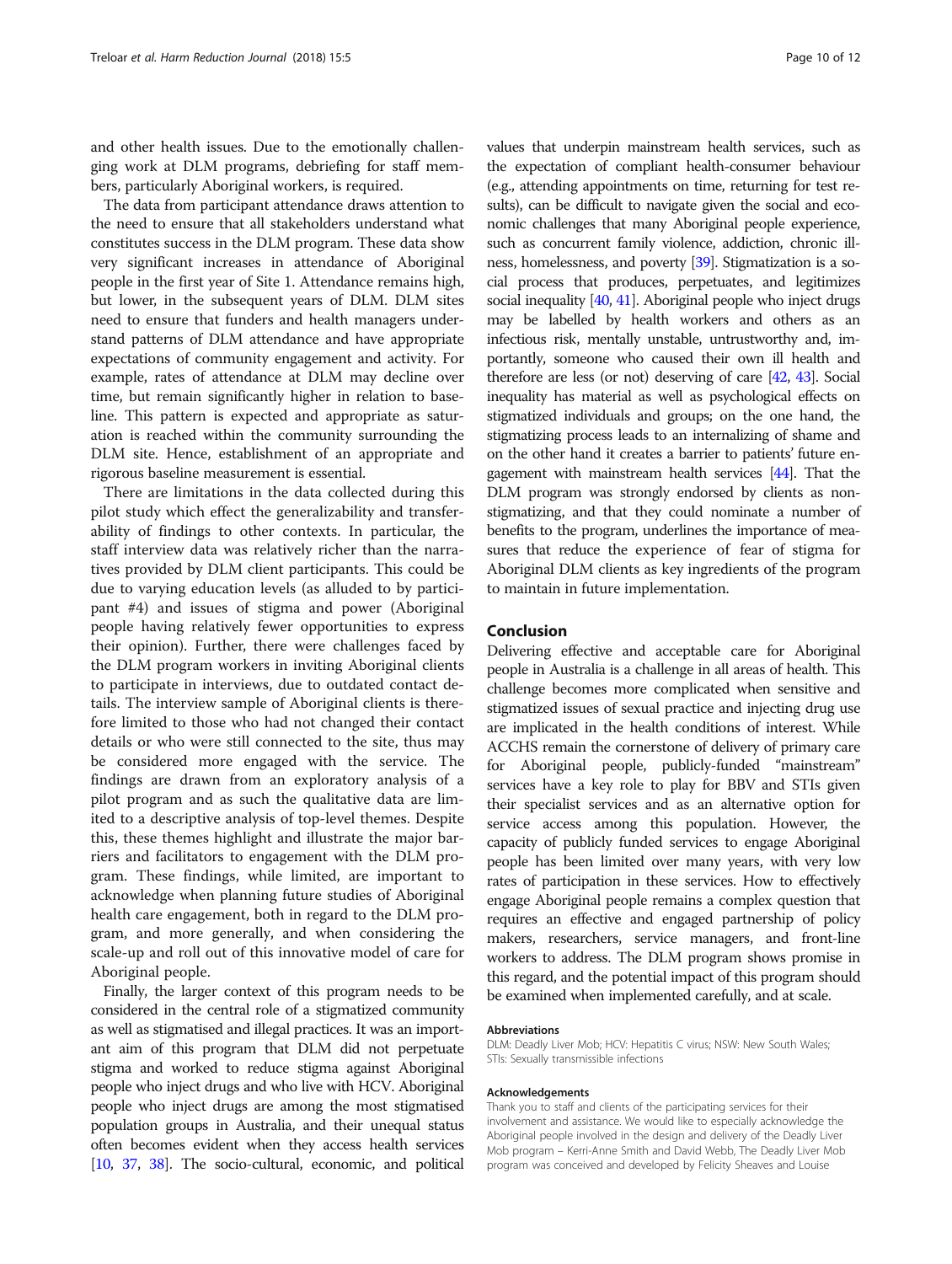<span id="page-10-0"></span>Maher with the support of Elizabeth O'Neil and the Aboriginal Sexual Health Advisory Group ASHPAG.

#### Funding

This evaluation was funded by the two participating health districts and the blood-borne viruses and sexually transmissible infections Research, Intervention and Strategic Evaluation (BRISE) program of the NSW Ministry of Health. The funders provided advice on the design of the study and interpretation of data but were not involved in final design, interpretation, and writing. The Centre for Social Research in Health at UNSW Sydney is supported by a grant from the Australian Government Department of Health.

#### Availability of data and materials

The datasets generated and/or analyzed during the current study are not publicly available due to (1) the sensitive nature of qualitative data; (2) the routinely collected data from local health authorities not being available for public release.

#### Authors' contributions

CT and JW designed the study. CJ provided cultural protocol advice on all aspects of the project. VS and CT collected qualitative data. CT, JW, VS, CJ, MW, MH, and EC contributed to analysis and interpretation of the data. All authors contributed to the final manuscript. All authors read and approved the final manuscript.

#### Authors' information

James Ward, a Pitjantjatjara Nurrunga man, is the Head of Infectious Diseases Research Program-Aboriginal Health at the South Australian Health and Medical Research Institute.

L. Clair Jackson is Ugarapul/Githabal (Jagara Nation, SE Qld) on her father's side and French and German on her mother's side. She has lived mostly in Sydney, working in education, research, and the arts and is now consulting as a Cultural Mentor/Advisor to APOCC and other projects in Aboriginal health at the Centre for Social Research in Health.

Veronica Saunders is of Biripi country (Taree NSW) and has worked in nursing and Aboriginal education and is now the Aboriginal Liaison Officer on the APOCC project, based at the Cancer Council NSW. She has played leading roles in Local Aboriginal Education Consultative Groups and reconciliation, working closely with Aboriginal and non-Aboriginal people. Melinda Walker is a Gumbaynggirr woman from Bowraville, NSW, and has worked in Government and NGO agencies around the Sydney Metropolitan region. She has completed a Diploma in Counselling and Groupwork and Diploma of Child, Youth and Family Intervention. After working at Barnardo's Australia for 3 years, she decided to pursue further studies in Bachelor of Social Work in 2016. Melinda is also the coordinator of the Community Reference Panel, Centre for Social Research in Health.

#### Ethics approval and consent to participate

This evaluation received approval from the human research ethics committees of the appropriate health services ((4269) AU RED HREC/15/ WMEAD/146) and the Aboriginal Health and Medical Research Council of NSW (1066/15).

#### Consent for publication

Not applicable.

#### Competing interests

The authors declare that they have no competing interests

#### Publisher's Note

Springer Nature remains neutral with regard to jurisdictional claims in published maps and institutional affiliations.

#### Author details

<sup>1</sup>Centre for Social Research in Health, UNSW Sydney, Sydney, Australia. 2 Western Sydney Sexual Health Centre, Western Sydney Local Health District, Sydney, Australia. <sup>3</sup>Western Sydney HIV and Related Programs Unit, Western Sydney Local Health District, Sydney, Australia. <sup>4</sup>South Australian Health and Medical Research Institute, Adelaide, Australia.

#### Received: 21 September 2017 Accepted: 15 January 2018 Published online: 01 February 2018

#### References

- 1. World Health Organization. Nine steps for developing a scaling-up strategy. Geneva: World Health Organization; 2010.
- 2. Centre for Epidemiology and Evidence, Milat A, Newson R, King L. Increasing the scale of population health interventions: a guide. Sydney: NSW Ministry of Health; 2014.
- 3. NHMRC. The NHMRC road map II: a strategic framework for improving the health of Aboriginal and Torres Strait islander people through research. Commonwealth of Australia: Canberra; 2010.
- 4. Australian Institute of Health and Welfare. The health and welfare of Australia's Aboriginal and Torres Strait islander peoples: 2015 [internet]. Canberra: Australian Institute of Health and Welfare; 2015.
- 5. NSW Department of Health. NSW HIV/AIDS, STIs and hepatitis C strategies: implementation plan for Aboriginal people, 2006–2009. Sydney: NSW Department of Health; 2007.
- 6. Australian Govt Dept of Health. Fourth National Aboriginal and Torres Strait islander blood-borne viruses and sexually transmissible infections strategy 2014–2017. Canberra: Australian Govt Dept of Health; 2014.
- 7. Ministerial Advisory Committee on AIDS Sexual Health and Hepatitis Hepatitis C Sub-Committee. Hepatitis C virus projections working group: estimates and projections of the hepatitis C virus epidemic in Australia 2006. Sydney: National Centre in HIV Epidemiology and Clinical Research, The University of New South Wales; 2006.
- 8. The Kirby Institute. Bloodborne viral and sexually transmitted infections in Aboriginal and Torres Strait islander people: annual surveillance report 2016. Sydney: The Kirby Institute, UNSW Australia; 2016.
- 9. The Kirby Institute. Bloodborne viral and sexually transmitted infections in Aboriginal and Torres Strait islander people: surveillance and evaluation report 2013. Sydney: Kirby Institute, the University of New South Wales; 2013.
- 10. Treloar C, Jackson LC, Gray R, Newland J, Wilson H, Saunders V, et al. Multiple stigmas, shame and historical trauma compound the experience of Aboriginal Australians living with hepatitis C. Health Sociol Rev. 2016;25(1): 18–32. [https://doi.org/10.1080/14461242.2015.1126187.](http://dx.doi.org/10.1080/14461242.2015.1126187)
- 11. Ward J, Goller J, Ali H, Bowring A, Couzos S, Saunders M, et al. Chlamydia among Australian Aboriginal and/or Torres Strait islander people attending sexual health services, general practices and Aboriginal community controlled health services. BMC Health Serv Res. 2014;14:285. Epub 2014/07/ 02. doi: 10.1186/1472-6963-14-285. PubMed PMID: 24981418; PubMed Central PMCID: PMCPmc4094446
- 12. O'Connor C, Ali H, Guy R, Templeton D, Fairley C, Chen M, et al. High chlamydia positivity rates in indigenous people attending Australian sexual health services. Med J Aust. 2014;200(10):595–8.
- 13. Nutton J, Fast E. Historical trauma, substance use and Indigenous peoples: Seven generations of harm from a 'Big Event'. Subst Use Misuse. 2015;50(7):839–47.
- 14. Sheaves F, Preston P, O'Neil E, Klein G, Hart K. That's SIC: mobilising youth for hepatitis C prevention. Health Promot J Austr. 2001;12(3):217–22.
- 15. Broadhead RS, Heckathorn DD, Altice FL, van Hulst Y, Carbone M, Friedland GH, et al. Increasing drug users' adherence to HIV treatment: results of a peer-driven intervention feasibility study. Soc Sci Med. 2002;55(2):235–46. doi: http://dx.doi.org/10.1016/S0277-9536(01)00167-8
- 16. Broadhead RS, Heckathorn DD, Grund J-PC, Stern LS, Anthony DL. Drug users versus outreach workers in combating AIDS: preliminary results of a peer-driven intervention. J Drug Iss. 1995;25(3):531–64.
- 17. Sergeyev B, Oparina T, Rumyantseva TP, Volkanevskii VL, Broadhead RS, Heckathorn DD, et al. HIV prevention in Yaroslavl, Russia: a peer-driven intervention and needle exchange. J Drug Issues. 1999;29(4):777–803. [https://doi.org/10.1177/002204269902900403](http://dx.doi.org/10.1177/002204269902900403).
- 18. Bessarab D, Ng'andu B. Yarning about yarning as a legitimate method in indigenous research. Int J Crit Indigenous Stud. 2010;3(1):37–50.
- 19. Couzos S, Murray R. Aboriginal primary health care: an evidence-based approach. South Melbourne: Oxford University Press; 2007.
- 20. Biggs K, Walsh J, Ooi C. Deadly Liver Mob: opening the door ? Improving sexual health pathways for Aboriginal people in western Sydney. Sex Health. 2016; Epub 2016/07/04. doi: 10.1071/sh15176. PubMed PMID: 27371995.
- 21. Braun V, Clarke V. Using thematic analysis in psychology. Qual Res Psychol. 2006;3(2):77–101. [https://doi.org/10.1191/1478088706qp063oa.](http://dx.doi.org/10.1191/1478088706qp063oa)